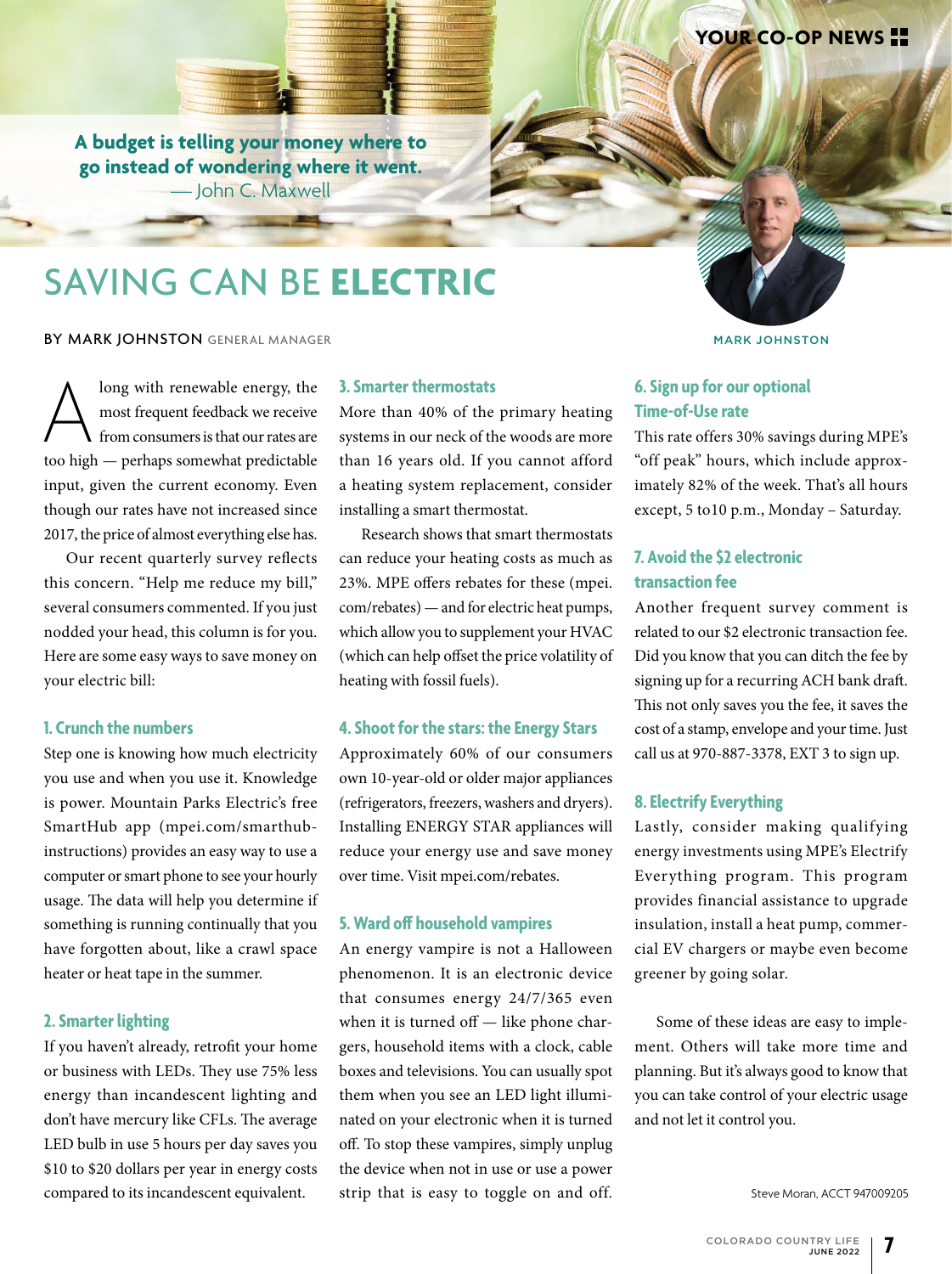# CAMPFIRE CUISINE from Kremmling with love

### Super Yummy, Stupid Good

Solution and the inspired we knew the vehender with pride<br>
her connection to Grand County.<br>
Her name is Amelia Benson, the inventor of omeday, we all might say we knew her when. And then claim with pride her connection to Grand County. a campfire-ready chocolate-dipped, pretzel rod bursting in a marshmallow rainbow. It has not yet surpassed hot dogs, corn on the cob and s'mores status on a top ten list of most popular cookout items, but someday, it just might.

It is that good

Amelia's Campfire Pretzel® rekindles that "ol' campfire magic" — sparking chatter and yarn spinning, even halting everyone's texting for a while.

You can eat one as is  $-$  in its raw, eye-candy form. Or you can point the

> marshmallow end downward into the flame, ignite it and let the flame roast the marshmallows into gooey, charred perfection. After one bite, someone almost always says, "  $M$  m m m  $\cdot$ Where'd this come from?" The answer is

Kremmling, Colorado, the birthplace of — quite possibly — the next campfire staple.

#### **The pretzel namesake**

None of Amelia's acquaintances would be surprised to learn that her Italian name means "hard working." Amelia Benson has called the Kremmling area home

for several years now. A self-taught baker, she is locally renowned for her specialties: custom dessert bars, wedding cakes, masterfully decorated cookies and sweets of all kinds. She has even hosted cookie-decorating parties. Mountain Parks Electric published her baking tips in the December 2021 and May 2022 issues of *Colorado Country Life* magazine.

#### **A campfire experience is born**

"Everyone asks how I got the idea," she says. "I wasn't trying to come up with something specifically. It easily presented itself to me in stages, then evolved into what it is now."

She makes the pretzel rods from scratch, dips the rods in chocolate, attaches the marshmallows and finishes by airbrushing the color. They are produced in shared commercial kitchen spaces, including Big Shooter Coffee in Kremmling.

Amelia's Campfire Pretzel officially became a registered trademark in April 2021.

#### **Campfire cooking history**

The practice of cooking or baking over an open flame is at least two million years old, according to some archaeological estimates. Roasted fish, meat and poultry are likely the oldest campfire fare, cooked using a long stick or a skewer. The s'more — originally dubbed "some more" is a 20th century sensation. The recipe first appeared in print in a 1927 Girl Scout leader magazine.

Amelia's Campfire Pretzel is less sweet than a s'more, but still delivers that saltysweet finale that completes the cookout experience. Could it replace s'mores as the preferred campfire dessert? Quite possibly. There's a twinkle in Amelia's eyes when she talks about consumer reaction and ramping up production and distribution as the demand increases.





#### **Where to purchase Amelia's Campfire Pretzel® locally:**

- Kremmling Mercantile Grocery Store
- Locals Liquors (Silverthorne)
- Middle Park Meat Market (Kremmling)
- River Run RV Resort (Granby)
- Colisco Wearables (Frisco)
- The Flying Crane Boutique (Frisco)

#### **To place custom orders, for large quantities and shipping options, contact Amelia directly:**

- EMAIL: amelia@
- ameliascampfirepretzel.com • FACEBOOK MESSENGER:
- Amelia's Campfire Pretzel @campfirepretzelexperience

#### **For More information:**

- WEBSITE: ameliascampfirepretzel. com
- FACEBOOK: Amelia's Campfire Pretzel @campfirepretzelexperience
- INSTAGRAM: Amelia's Campfire Pretzel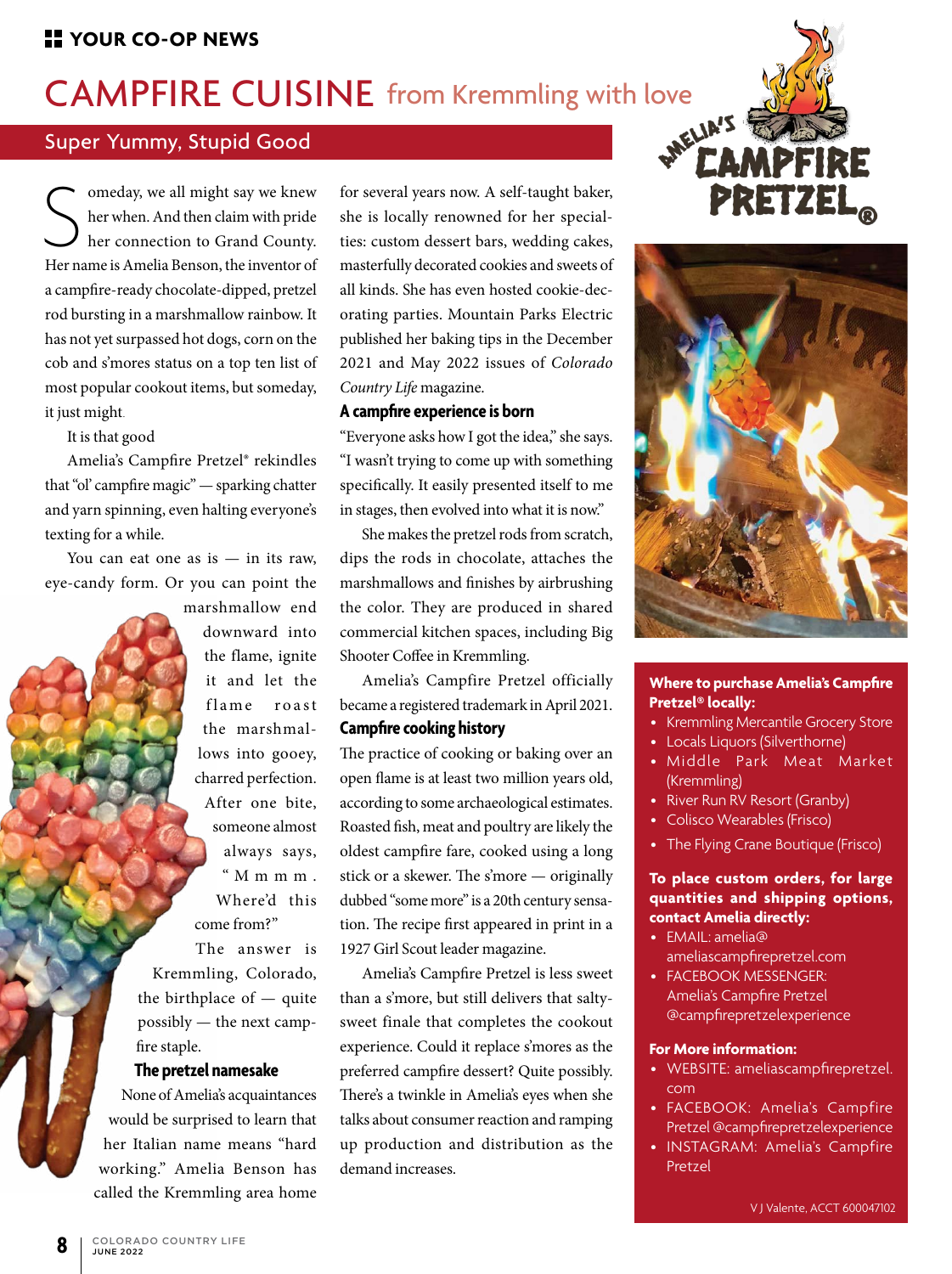### **YOUR CO-OP NEWS**

## MPE's Green Power Program

**More than \$300,000 in local renewable rebates awarded since 2011**

It's no secret, but it often raises eyebrows of those

Darcy Macgregor, ACCT 200529002

hearing it for the first time. Mountain Parks Electric, through its Green Power Program, offers one of the most — if not the most — generous residential and commercial renewable rebates in the state of Colorado: \$1,000 per installation for small renewable energy systems: solar, wind or hydropower. To date, rebated systems account for more than 800 kilowatts of installed generation.

MPE's Green Power Program is voluntarily funded by more than 1,500 consumers, approximately 7% of the total consumer base. Contributors donate \$1 to \$100 a month, an adder to their monthly MPE electric bill.

**Learn more at mpei.com/content/green-power-programhistory-stats.**



### **JOIN US FOR LUNCH AND ENTER TO WIN A NEW EBIKE**

Kick off the summer with Mountain Parks Electric as we Electrify the Outdoors! Test an electric mower, leaf blower and weed eater then enjoy a free lunch on MPE and register to win a 26" VIVI fat tire eBike.

### **ELECTRIFY THE OUTDOORS EVENT**

Tuesday, June 7 - 11am-1pm Mountain Parks Electric Warehouse 425 West Agate Avenue Granby, CO 80446

**FIND OUT MORE ABOUT OUR ELECTRIFY EVERYTHING PROGRAM AT WWW.MPEI.COM**

## WAYS TO SAVE

BY LINDSAY MCCANN MEMBER SERVICE SPECIALIST

## **SAVINGS ARE IN BLOOM**  Energy-Saving Tips

- Plug electronics that don't need to be reset into a power strip you can turn off when not in use.
- Give your clothes dryer a break. Hang up clothing to dry in the fresh summer air.
- Unplug or turn off any appliances not in use that do not need to be reset.

## *S* PET OF THE MONTH  $\dot{x}$

## **MARCUS**

Marcus is a 10 ½ year old black lab. He trained in Virginia and New York for Guiding Eyes for the Blind and then worked as a guide dog for the past 9 years in southern California. He recently retired and now enjoys hiking on trails and going on evening walks through the neighborhood. Marcus is very friendly, and he wants to let everyone know that. Since he is no longer working, you are welcome to pet

him if you happen to see him on the trails. *Owner: John Farabaugh* **Email your pet photos and pet bio to rtaylor@mpei.com**



## Find Your Name, **Win \$5**

If you find your name in this magazine, contact Mountain Parks Electric to receive a \$5 credit on your power bill. Winners must contact MPE within one month of the date of issue.